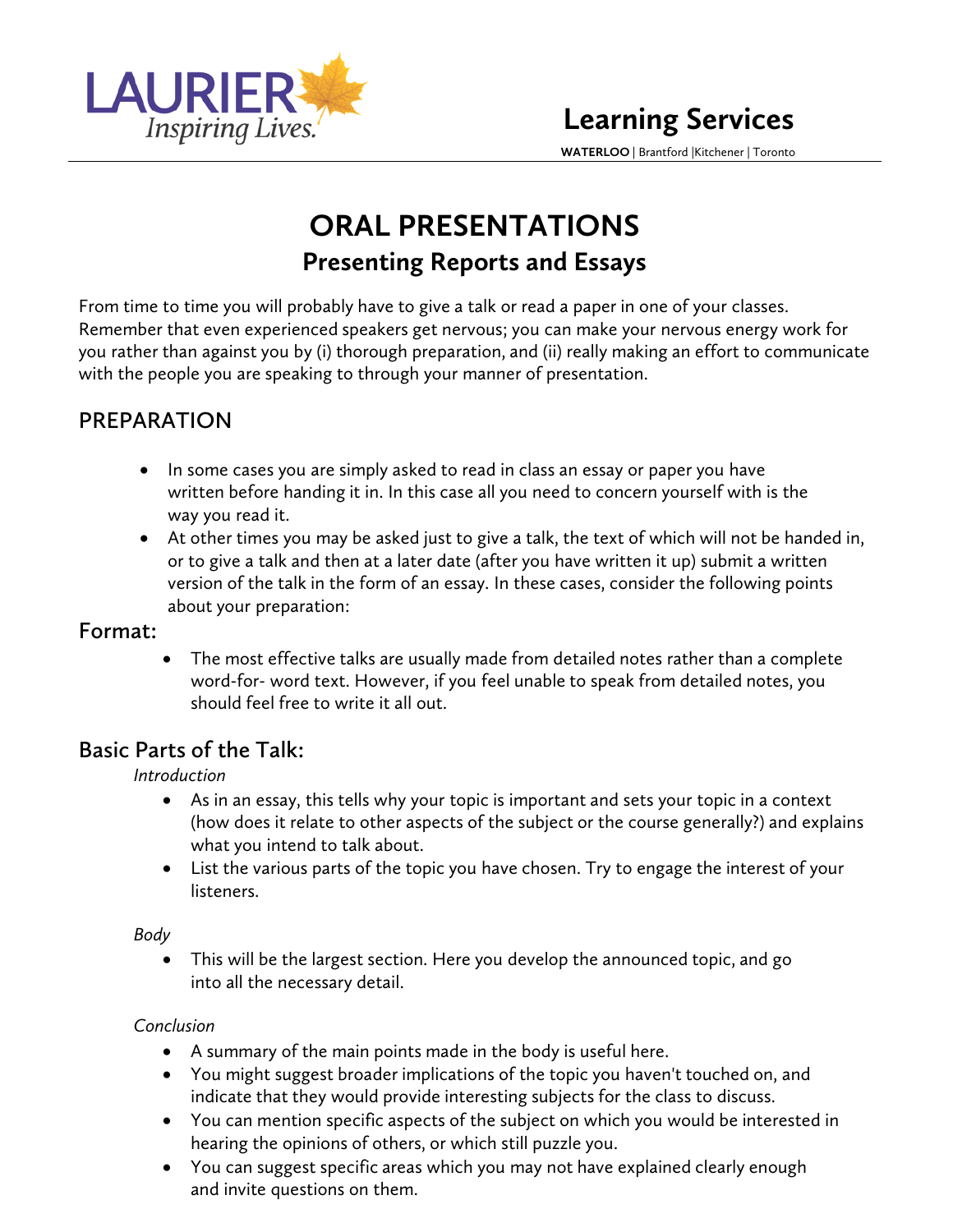# **Topic:**

- Deciding on the specific topic for your talk may be a gradual process, in which you gather ideas by thinking and reading on the topic first.
- Be careful, however, that you do not choose too large a topic.
- It is surprising how little you can cover adequately in, say, 15 minutes.

### **Helping Your Listeners:**

An important difference between written and spoken communication is that when speaking you need to help the listener along more emphatically in several ways than when writing:

#### *Restatement*

• Repeat things in different words. This gives your audience more time to grasp the point.

### *Listing*

• If you have several sections that are parallel or which go together, number them. Tell your audience: "The first cause of this is...", "The second cause is ..."

#### *Summaries*

• Every so often, explain how far we have come in the argument or explanation by summarizing what has been covered so far.

### *Connective transitions*

• These enable your audience to move mentally with you from one point to the next. Otherwise, they will become confused. Tell them where you are going and how this next section relates to the one before (and to the subject as a whole).

For instance, "Now that we understand the problem that faced the engineer, let's see how he solved it." Or, "Since we know the history of this movement, let's attempt to identify its causes."

### **Statistics:**

- Make sparing use of statistics, etc., since they are harder to take in by the ear than by the eye. A very few interesting facts and examples are better than a whole mass.
- Try to use examples that your audience can easily visualize.
- If you need to present material which is hard to convey in words alone, use visual aids. In most classroom situations this means using the blackboard.
- Make sure you know in advance exactly what you are going to put on the board. Another solution is to hand out some copies of your quotations, tables, etc.

### **Practise:**

- Practise your talk exactly as you are going to give it.
- Go through it as many times as you need in order to feel easy with it.
- Pay careful attention to timing. Most people find that it takes longer to give their talk than they had expected.
- Time yourself, and adjust your material until you have a talk of the right length.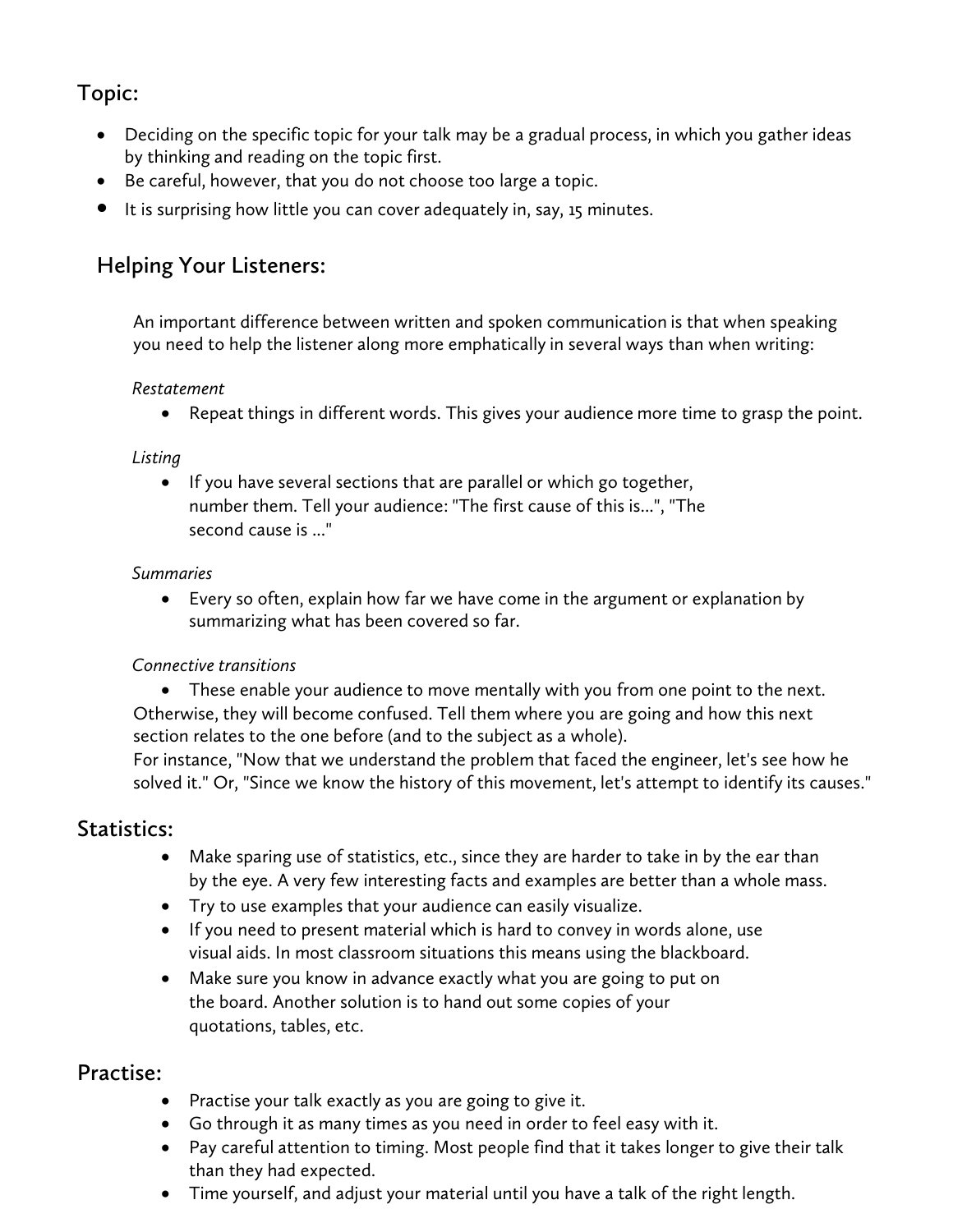- This practising should be done well in advance of the talk itself try to spread it over a couple of days. Don't leave it until the last minute.
- If you're going to talk with only minimal notes or no notes at all, then you should at least write down an outline of your talk that you can follow.
- Go through the whole thing until you find it easy to remember everything you have to say.

### **PRESENTATION**

The main problems that most people have with practical delivery are the result of shyness: going too fast, speaking too softly, not looking at your audience. Such talks are difficult to listen to.

To avoid problems with presentations:

**Go slowly:** You can vary the pace of course, and slow right down for crucial things while speeding up on anecdotes, examples, etc. but make a conscious effort to go more slowly than seems natural. Most inexperienced speakers go much too fast.

**Don't be afraid to PAUSE**: Wait at the end of sentences and sections. If you lose your place, or can't think of a word, wait until you find it. If you don't look uncomfortable, no one else will feel uncomfortable. Try to stop yourself filling pauses with "um...", "er...", and so on.

**Speak up**: Make sure everyone can hear you clearly. Speak too loudly rather than too softly. Try to sound confident rather than hesitant or tentative. Avoid using the tone of voice at the end of sentences which seems to turn everything you say into a question.

**Look at your audience**: Whether you are sitting or standing, reading an essay or talking from notes, look your listeners in the eyes as much as possible. If you find this difficult, concentrate at first on one person or group, and then branch out to take everybody in. Look at everybody periodically. Eye contact is very important.

**Talk to the audience**: Don't address your remarks just or mainly to the professor, tutor, etc.

**Gestures and movement**: Nervousness usually makes you want to move around a lot. Keep your hands from doing too much distracting fluttering about, and don't fiddle with things. If you are standing, stand up straight most of the time, with your weight on both feet. You can walk around a bit in a relaxed way, but don't shuffle about aimlessly. You might occasionally lean on a desk, etc. but don't do it most of the time.

**Appear interested and concerned in what you are saying**: If it doesn't seem to interest you, it won't interest anyone else. Emphasize what you think is important. Whatever the subject, make it your aim to keep the audience with you all the time.

**Be responsive to your audience**: Make minor adjustments in your planned talk where necessary – e.g. by going over something again if people look confused or puzzled. If you are maintaining proper eye contact you should also find yourself being stimulated by attentive looks from your listeners.

**If you are reading an essay**: Be alert to the danger of making it sound just like a reading. Try to make it sound like a talk – slow down, look at your audience as much as possible, speak with emphasis.